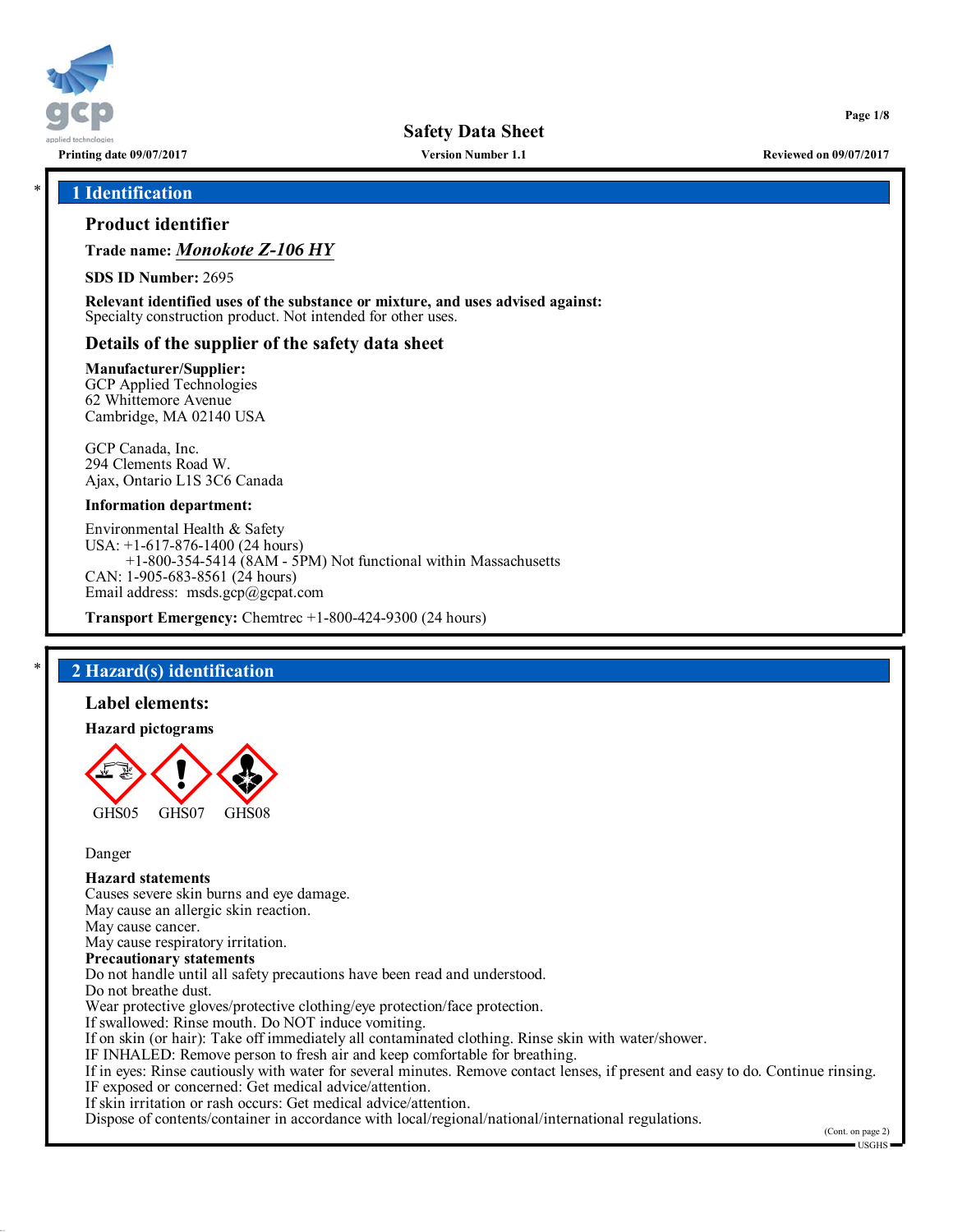## **Trade name:** *Monokote Z-106 HY*

**Additional information:** This product should be handled with care to avoid dust generation.

**Hazard description:** Danger **NFPA ratings (scale 0 - 4)**



## **HMIS-ratings (scale 0 - 4)**

**HEALTH**  FIRE **REACTIVITY** 0 \*2  $\boxed{0}$ 

Health  $= *2$  $Flammability = 0$ Reactivity  $= 0$ 

## **Other hazards**

**Results of PBT and vPvB assessment**

**PBT:** Not applicable. **vPvB:** Not applicable.

## \* **3 Composition/information on ingredients**

#### **Chemical characterization: Mixture**

**Description:** Mixture of the hazardous substance(s) listed below with additional nonhazardous ingredients.

| <b>Hazardous components:</b> |                                                 |               |  |
|------------------------------|-------------------------------------------------|---------------|--|
|                              | $65997 - 15 - 1$ Portland cement                | $50 - 90\%$   |  |
|                              | $\overline{7778-18-9}$ Calcium sulfate, natural | $10 - 20%$    |  |
|                              | $\sqrt{14808 - 60 - 7}$ Quartz (SiO2)           | $1.0 - 2.0\%$ |  |
|                              | 18450-29-9 Hexavalent Chromium                  | $0.0 - 0.1\%$ |  |
|                              |                                                 |               |  |

**Additional information:** Non-hazardous ingredients may be listed in Section 15; Right-To-Know disclosure.

## \* **4 First-aid measures**

### **Description of first aid measures**

**General information:** Get medical advice/attention if you feel unwell.

#### **After inhalation:**

If symptoms develop, supply fresh air. If required, provide artificial respiration and seek immediate medical treatment.

#### **After skin contact:**

Immediately wash with water and soap and rinse thoroughly.

If skin irritation continues, consult a doctor. Wet cement may cause skin irritation or burns.

**After eye contact:** Rinse opened eye for several minutes under running water. Then consult a doctor.

#### **After swallowing:**

Rinse out mouth and then drink plenty of water.

Do not induce vomiting; immediately call for medical help.

#### **Information for doctor:**

**Most important symptoms and effects, both acute and delayed** No further relevant information available.

**Page 2/8**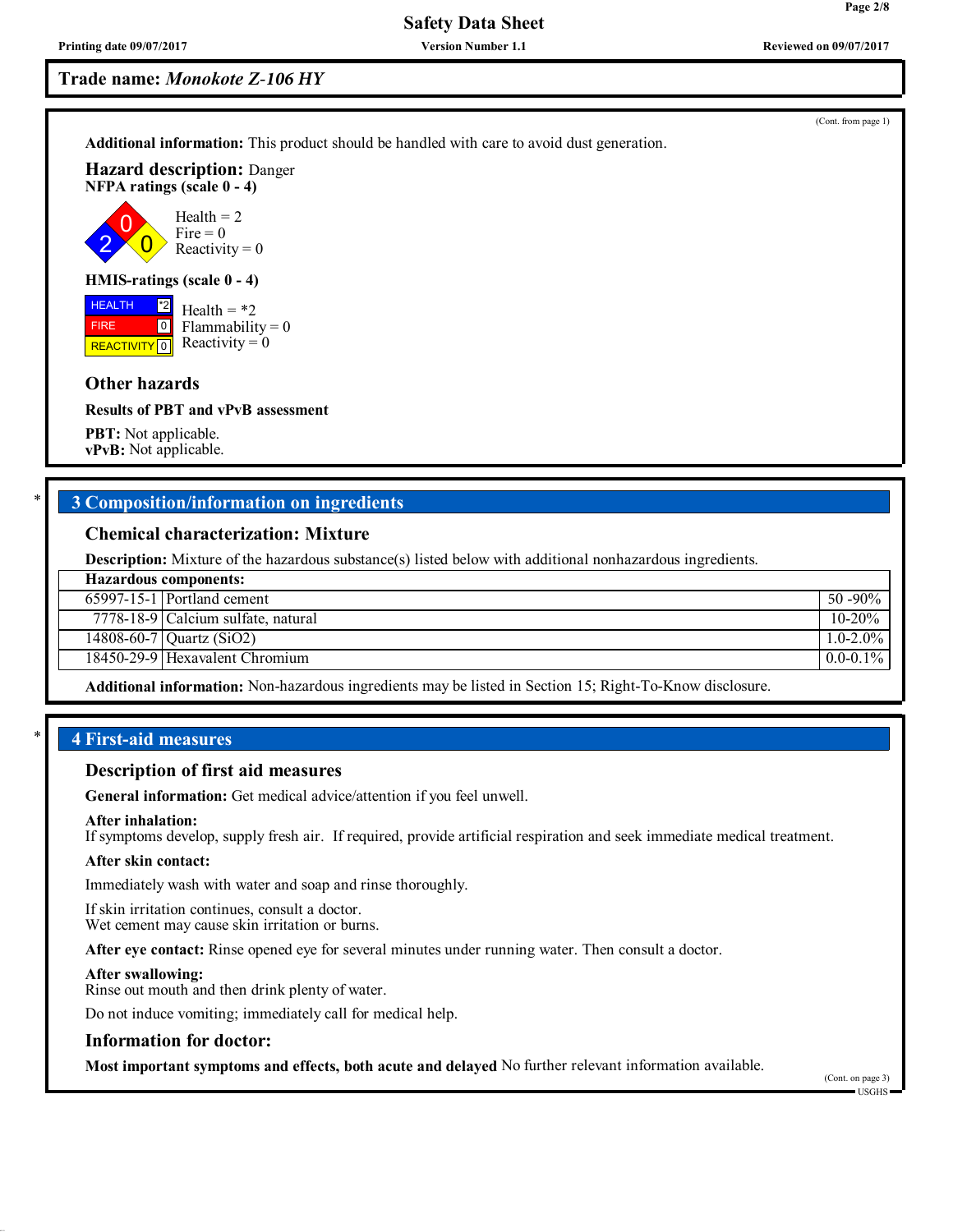**Printing date 09/07/2017 Version Number 1.1 Reviewed on 09/07/2017**

**Trade name:** *Monokote Z-106 HY*

(Cont. from page 2)

**Page 3/8**

**Indication of any immediate medical attention and special treatment needed** No further relevant information available.

## \* **5 Fire-fighting measures**

**Special hazards arising from the substance or mixture** No further relevant information available.

**Additional information** No further relevant information available.

## \* **6 Accidental release measures**

## **Personal precautions, protective equipment and emergency procedures**

Wear protective equipment. Keep unprotected persons away. Avoid formation of dust.

**Environmental precautions:** Avoid release to the environment.

## **Methods and material for containment and cleaning up:**

Sweep up spilled product into receptacles. Avoid formation of dust.

Vacuuming or wet sweeping may be used to avoid dust dispersal.

Dispose contaminated material as waste according to section 13 of the SDS.

### **Reference to other sections**

See Section 7 for information on safe handling.

See Section 8 for information on personal protection equipment.

See Section 13 for disposal information.

## \* **7 Handling and storage**

#### **Handling:**

#### **Precautions for safe handling**

Risk of serious damage to eyes.

Avoid contact with skin.

Do not breathe dust.

Fit dust covers to mixers.

Prior to welding or cutting, Monokote must be removed from steel surfaces likely to be exposed to excessive heating. Danger of wet slippery surfaces.

**Information about protection against explosions and fires:** Keep respiratorator available.

## **Conditions for safe storage, including any incompatibilities**

**Storage:**

**Further information about storage conditions:** Store in cool, dry conditions in well sealed original receptacles.

**Specific end use(s)** No further relevant information available.

## \* **8 Exposure controls/personal protection**

**Additional information about design of technical systems:** No further data; see item 7.

(Cont. on page 4) USGHS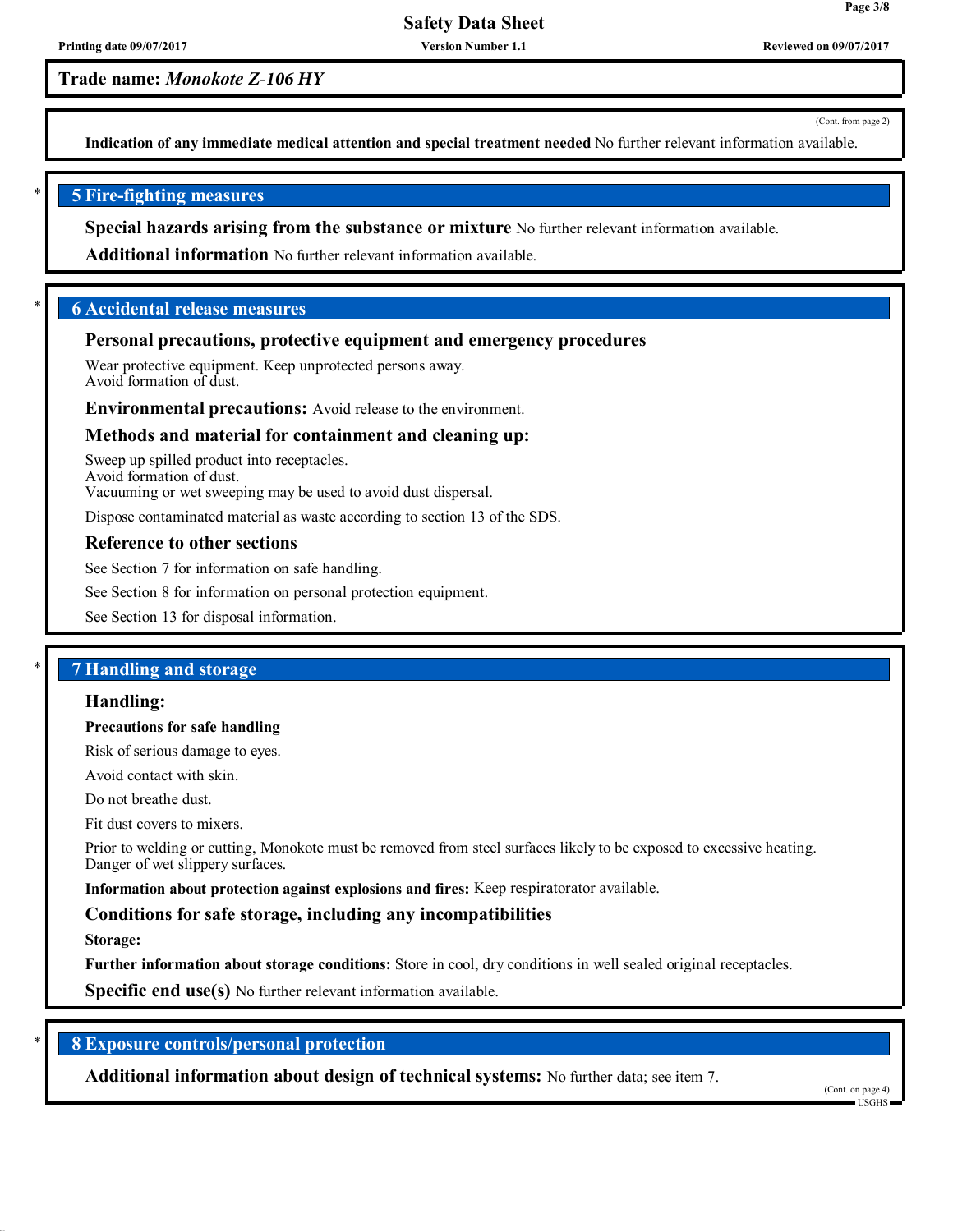## **Trade name:** *Monokote Z-106 HY*

**Printing date 09/07/2017 Version Number 1.1 Reviewed on 09/07/2017**

(Cont. from page 3)

## **Control parameters**

#### **Components with limit values that require monitoring at the workplace:**

The following constituent is the only constituent of the product which has a PEL, TLV or other recommended exposure limit. At this time, the other constituents have no known exposure limits.

| 14808-60-7 Quartz (SiO2) |                                                                                                   |  |
|--------------------------|---------------------------------------------------------------------------------------------------|--|
|                          | PEL (USA) Long-term value: $0.05 \text{ mg/m}^3$                                                  |  |
|                          | REL (USA) Long-term value: $0.05*$ mg/m <sup>3</sup><br>*respirable dust; See Pocket Guide App. A |  |
|                          | TLV (USA) Long-term value: $0.025*$ mg/m <sup>3</sup><br>*as respirable fraction                  |  |

#### **Additional Occupational Exposure Limit Values for possible hazards during processing:**

In addition to the exposure limits referenced above, the following non-specific limits for dust apply to this product; OSHA, 15 mg/m3-TWA for Total Dust and 5 mg/m3-TWA as Respirable Dust, ACGIH, 10 mg/m3-TWA as Total Dust and 3 mg/m3- TWA as Respirable Dust.

#### **Additional information:**

The lists that were valid during the creation were used as basis. Canadian employers must consult the exposure limits in their province. **Work/Hygienic Practices:** The usual precautionary measures for handling chemicals should be followed.

## **Exposure controls**

Minimize airborne dust generation. Use process enclosures, local exhaust ventilation or other engineering controls to keep airborne levels below specified exposure limits. If user operations generate dust, or mist, use ventilation to keep exposure to airborne particles below the exposure limit. Apply organizational measures, eg. by isolating personnel from dusty areas. Remove and wash soiled clothing.

#### **Personal protective equipment:**

#### **General protective and hygienic measures:**

The usual precautionary measures for handling chemicals should be followed.

Store protective clothing separately.

#### **Breathing equipment:**

Control exposure to ingredients with workplace control parameters if mentioned above. If no ingredients are listed, respiratory protection is generally not required.

If exposure limits are listed and may be exceeded, use approved respiratory protective equipment and filter type appropriate for the listed ingredients. (NIOSH, CEN, etc.).

## **Protection of hands:**



\_SAlkaline resistant gloves

Gloves should be worn to prevent skin contact and should be impermeable and resistant to the product.

**Material of gloves** Gloves should be worn to prevent skin contact and should be impermeable and resistant to the product.

#### **Eye protection:**



Safety glasses with side shield protection.

Safety glasses with side shields should be worn to prevent contact due to splashing. Under high vapor mist concentrations, tightly sealed goggles should be worn.

(Cont. on page 5) USGHS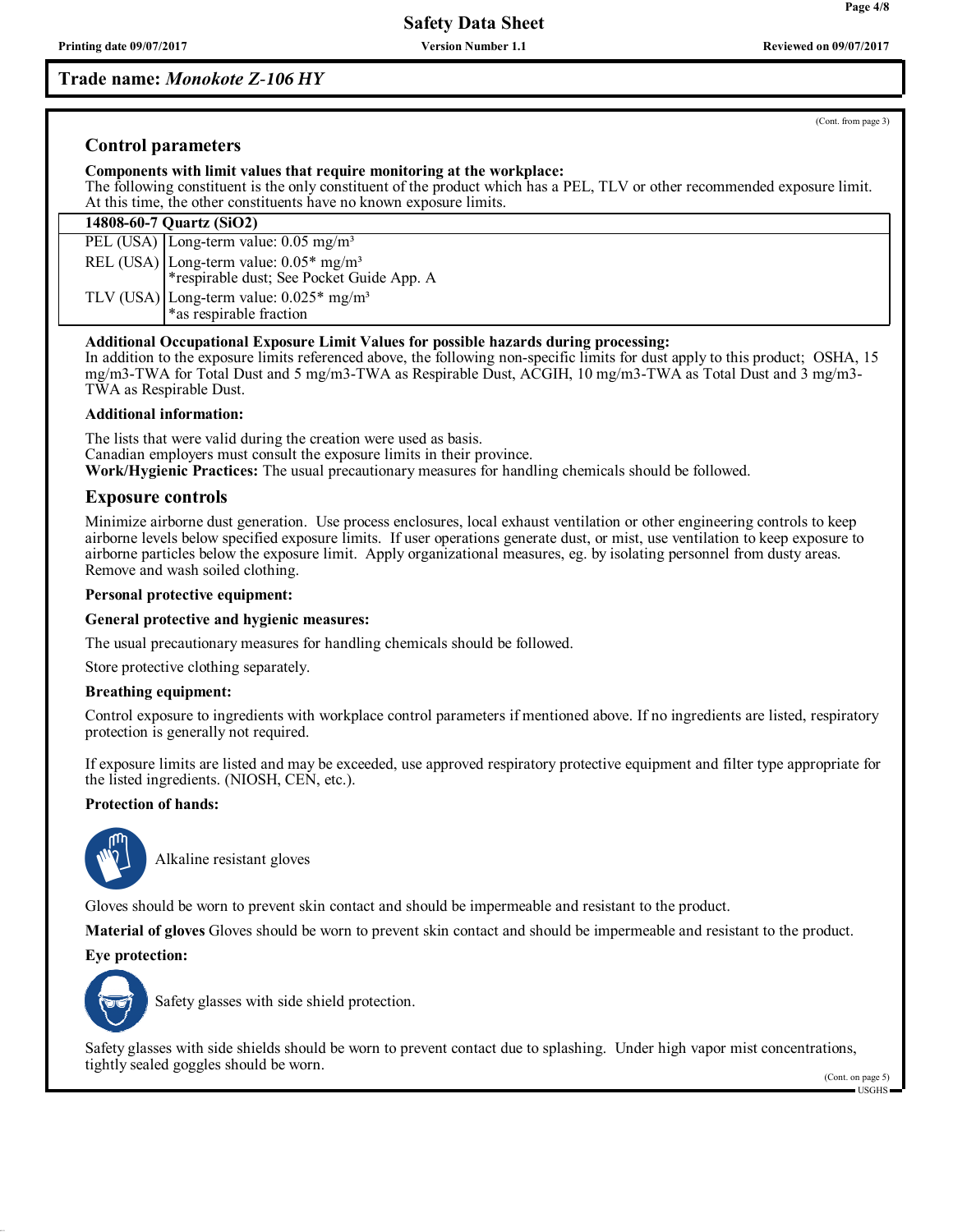**Trade name:** *Monokote Z-106 HY*

**Body protection:**

Use personal protective equipment as required.

Take off contaminated clothing.

# **9 Physical and chemical properties**

| Information on basic physical and chemical properties                                                                                   |                                                                                                   |  |
|-----------------------------------------------------------------------------------------------------------------------------------------|---------------------------------------------------------------------------------------------------|--|
| <b>General Information</b><br>Appearance:<br>Form:<br>Color:<br>Odor:<br><b>Odor threshold:</b>                                         | Powder<br>According to product specification<br>Characteristic<br>Not determined.                 |  |
| $pH-value (\sim):$                                                                                                                      | Not applicable.                                                                                   |  |
| <b>Change in condition</b><br><b>Melting point/Melting range:</b><br><b>Boiling point/Boiling range:</b><br><b>Flash point:</b>         | Undetermined.<br>Undetermined.<br>Not applicable.                                                 |  |
| <b>Flammability (solid, gaseous):</b>                                                                                                   | Not determined.                                                                                   |  |
| Ignition temperature:                                                                                                                   | Undetermined.                                                                                     |  |
| <b>Decomposition temperature:</b><br>Auto igniting:<br>Danger of explosion:                                                             | Not determined.<br>Product is not self-igniting.<br>Product does not present an explosion hazard. |  |
| <b>Explosion limits:</b><br>Lower:<br>Upper:<br><b>VOC Content (max):</b>                                                               | Not determined.<br>Not determined.<br>Not determined.                                             |  |
| Vapor pressure:<br>Density: (~) at $20^{\circ}$ C (68 °F)<br><b>Relative density</b><br><b>Vapor</b> density<br><b>Evaporation</b> rate | Not applicable.<br>Not applicable.<br>Not determined.<br>Not applicable.<br>Not applicable.       |  |
| Solubility in / Miscibility with<br>Water:                                                                                              | Not miscible or difficult to mix.                                                                 |  |
| Partition coefficient (n-octanol/water): Not determined.                                                                                |                                                                                                   |  |
| Viscosity:<br>Dynamic:<br>Kinematic:<br>Molecular weight                                                                                | Not applicable.<br>Not applicable.<br>Not applicable.                                             |  |
| <b>Other information</b>                                                                                                                | No further relevant information available.                                                        |  |

# **10 Stability and reactivity**

**Reactivity** Stable under normal conditions.

**Chemical stability**

**Thermal decomposition:** No decomposition if used according to specifications.

**Possibility of hazardous reactions** No further relevant information available.

**Conditions to avoid** No further relevant information available.

(Cont. on page 6) USGHS

**Page 5/8**

(Cont. from page 4)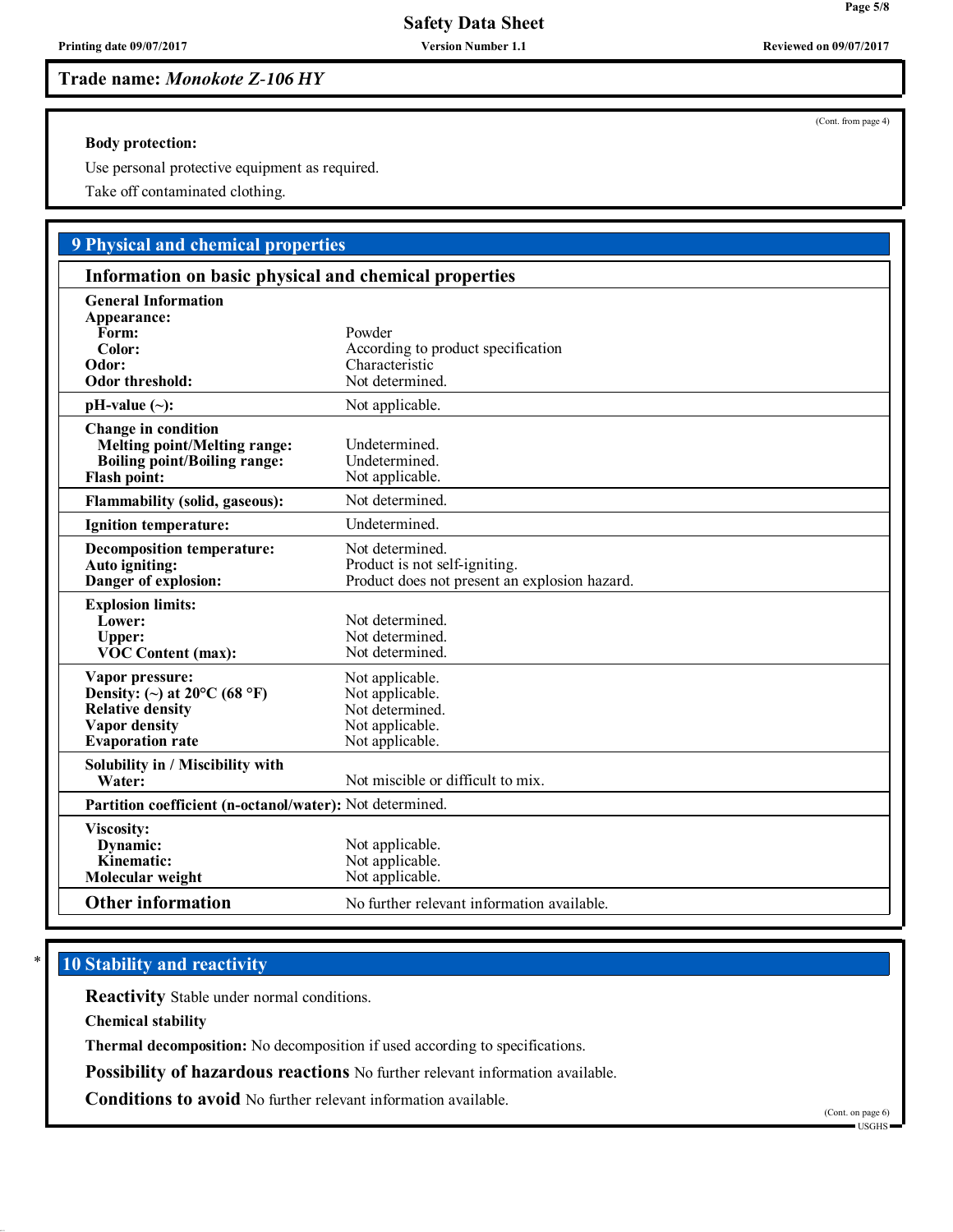**Page 6/8**

(Cont. from page 5)

## **Trade name:** *Monokote Z-106 HY*

**Incompatible materials:** No further relevant information available.

#### **Hazardous decomposition products:**

Carbon monoxide and carbon dioxide Cutting or welding may generate Sulfur dioxide.

**Additional information:** See section 7 for information on handling, storage and conditions to be avoided.

## \* **11 Toxicological information**

## **Information on toxicological effects**

**Acute toxicity:**

### **Primary irritant effect:**

**on the skin:** Causes severe skin burns and eye damage.

**on the eye:** Causes serious eye damage.

**inhalation:** Causes damage to organs.

**Ingestion:** May cause burns to mouth, throat, and stomach.

**Sensitization:** May cause an allergic skin reaction.

### **Additional toxicological information:**

Cementitious grouts and mortars are known to cause both irritant and allergic contact dermatitis. Prolonged skin contact can result in chemical burns.

Prolonged exposure may cause risk of lung disease (i.e. silicosis and/or lung cancer).

#### **Carcinogenic categories**

**IARC (International Agency for Research on Cancer) Human Carcinogenicity: Group 1- Positive, Group 2A- Probable, Group 2B- Possible, Group 3- Not Classifiable**

14808-60-7 Quartz (SiO2) 1

9003-53-6 Expanded Polystyrene 3

## **NTP (National Toxicology Program)**

**K–Known to be carcinogenic, R–May reasonably be anticipated to be carcinogenic**

14808-60-7 Quartz (SiO2) K

**OSHA-Ca (Occupational Safety & Health Administration)**

None of the ingredients is listed.

## **12 Ecological information**

### **Toxicity**

**Aquatic toxicity:** No further relevant information available.

**Persistence and degradability** No further relevant information available.

#### **Behavior in environmental systems:**

**Bioaccumulative potential** No further relevant information available.

**Mobility in soil** No further relevant information available.

#### **Additional ecological information:**

**General notes:** Not known to be hazardous to water.

## **Results of PBT and vPvB assessment**

**PBT:** Not applicable.

(Cont. on page 7)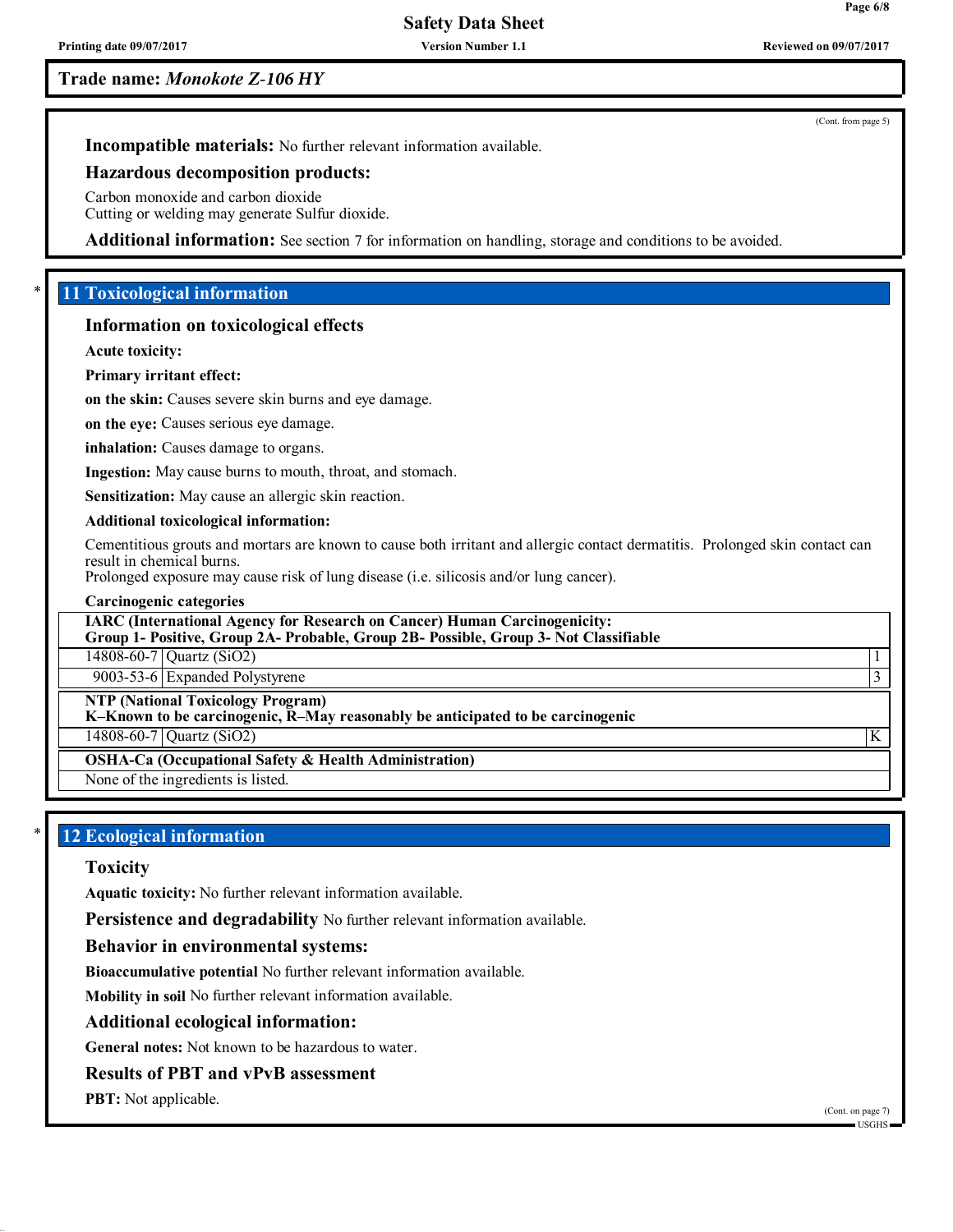**Printing date 09/07/2017 Version Number 1.1 Reviewed on 09/07/2017**

**Trade name:** *Monokote Z-106 HY*

(Cont. from page 6)

**vPvB:** Not applicable.

**Other adverse effects** No further relevant information available.

**13 Disposal considerations** 

## **Disposal methods:**

Consult all regulations (federal, state, provincial, local) or a qualified waste disposal firm when characterizing product for disposal. Dispose of waste in accordance with all applicable regulations.

**Recommendation:**



Must not be disposed of together with household garbage. Do not allow product to reach sewage system.

## **Uncleaned packagings:**

**Recommendation:** Dispose of contents/container in accordance with local/regional/national/international regulations.

| <b>14 Transport information</b>                                                                          |                                                 |  |  |  |
|----------------------------------------------------------------------------------------------------------|-------------------------------------------------|--|--|--|
| <b>UN-Number</b><br>DOT, IMDG, IATA                                                                      | Not applicable.                                 |  |  |  |
| UN proper shipping name<br>DOT, IMDG, IATA                                                               | Not applicable.                                 |  |  |  |
| <b>Transport hazard class(es)</b>                                                                        |                                                 |  |  |  |
| DOT, IMDG, IATA<br><b>Class</b>                                                                          | Not applicable.                                 |  |  |  |
| Packing group<br>DOT, IMDG, IATA                                                                         | Not applicable.                                 |  |  |  |
| <b>Environmental hazards:</b><br><b>Marine pollutant:</b>                                                | No                                              |  |  |  |
| <b>Special precautions for user</b>                                                                      | Not applicable.                                 |  |  |  |
| Transport/Additional information: Not classified as a dangerous good for transport by road, rail or air. |                                                 |  |  |  |
| <b>DOT</b><br><b>Remarks:</b><br>Note:                                                                   | Not Regulated.<br>Not Regulated for Canada TDG. |  |  |  |
| <b>UN</b> "Model Regulation":                                                                            | Not applicable.                                 |  |  |  |

## **15 Regulatory information**

**SARA (Superfund Amendments and Reauthorization Act)**

**Section 302/304 (extremely hazardous substances):**

None of the ingredients is listed.

**Section 313 Reportable Ingredients (Chemicals present below reporting threshold are exempt):**

None of the ingredients is listed.

**SARA Section 312/Tier I & II Hazard Categories:**

Health Hazard - Carcinogenicity

Health Hazard - Skin Corrosion or Irritation

(Cont. on page 8) USGHS